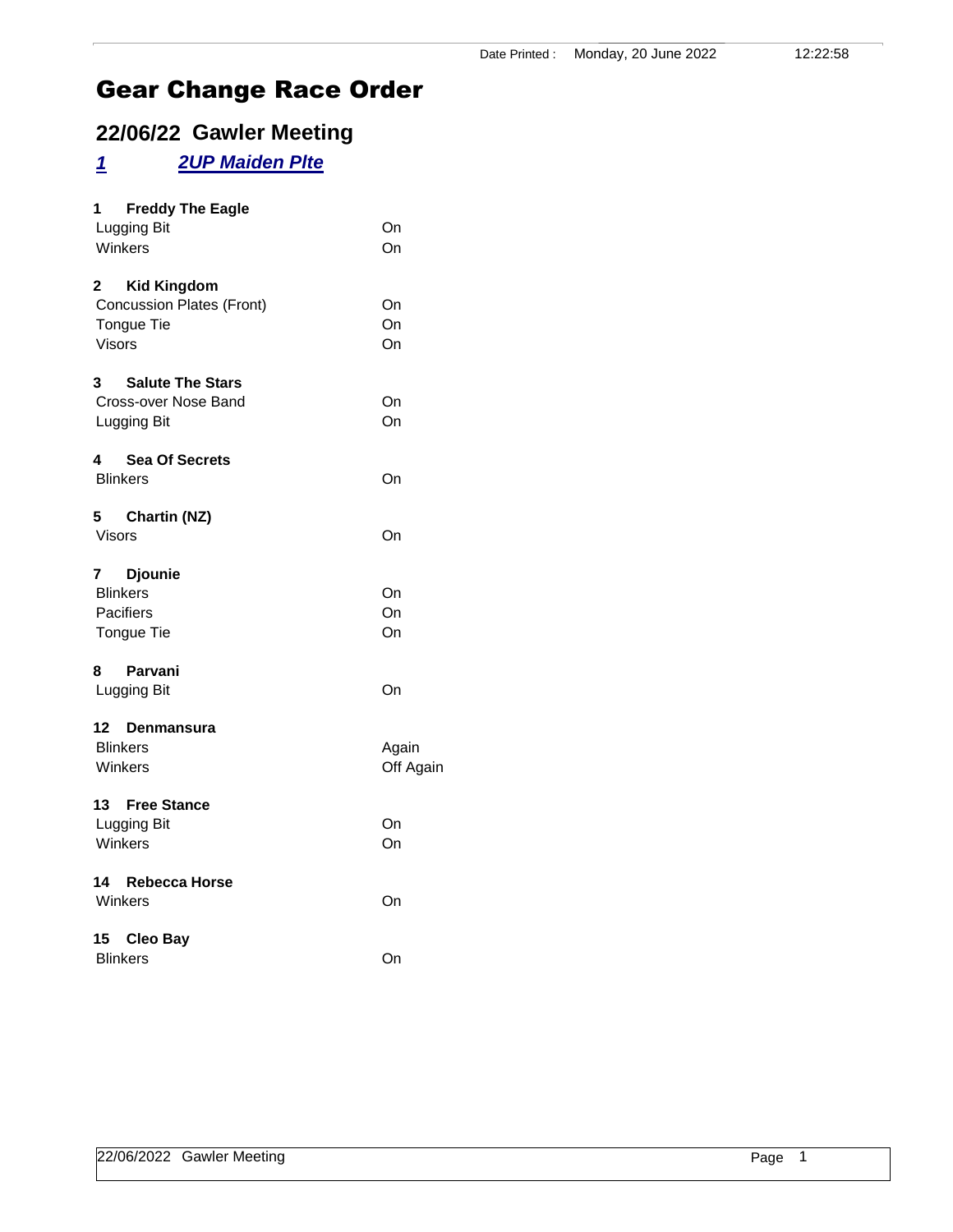### **22/06/22 Gawler Meeting**

#### *2 3UP CL1 Plte*

| 1<br>Danrena<br><b>Tongue Tie</b>                                                                      | On                                       |
|--------------------------------------------------------------------------------------------------------|------------------------------------------|
| 2 Hallaroste<br>Cross-over Nose Band<br>Ear Muffs (Pre-Race Only)                                      | On<br>On                                 |
| 3 Jamcra (NZ)<br><b>Blinkers</b><br><b>Visors</b>                                                      | Again<br>Off First Time                  |
| 4 Mongolian Pride (NZ)<br><b>Bumper Boots (Hind)</b><br>Ear Muffs (Pre-Race Only)<br><b>Norton Bit</b> | On<br>On<br>On                           |
| 5 Rapid Ride<br><b>Blinkers</b><br>Ear Muffs (Pre-Race Only)<br>Lugging Bit                            | On<br>On<br>On                           |
| 6 Amber Haze<br><b>Blinkers</b>                                                                        | Again                                    |
| 7 American Trouble<br>Lugging Bit                                                                      | On                                       |
| 8 Graciano (NZ)<br><b>Blinkers</b>                                                                     | On                                       |
| 9 King Of Avalon (NZ)<br><b>Ear Muffs</b>                                                              | Again                                    |
| 10 Pentelligentsia (NZ)<br><b>Blinkers</b><br>Tendon Boots (Front)                                     | On<br><b>First Time</b>                  |
| 11<br><b>Southern Swoop</b><br><b>Blinkers</b>                                                         | On                                       |
| Lean Thy Arms (NZ)<br>12<br><b>Blinkers</b><br>Lugging Bit<br>Tongue Tie                               | Off Again<br>Off First Time<br>Off Again |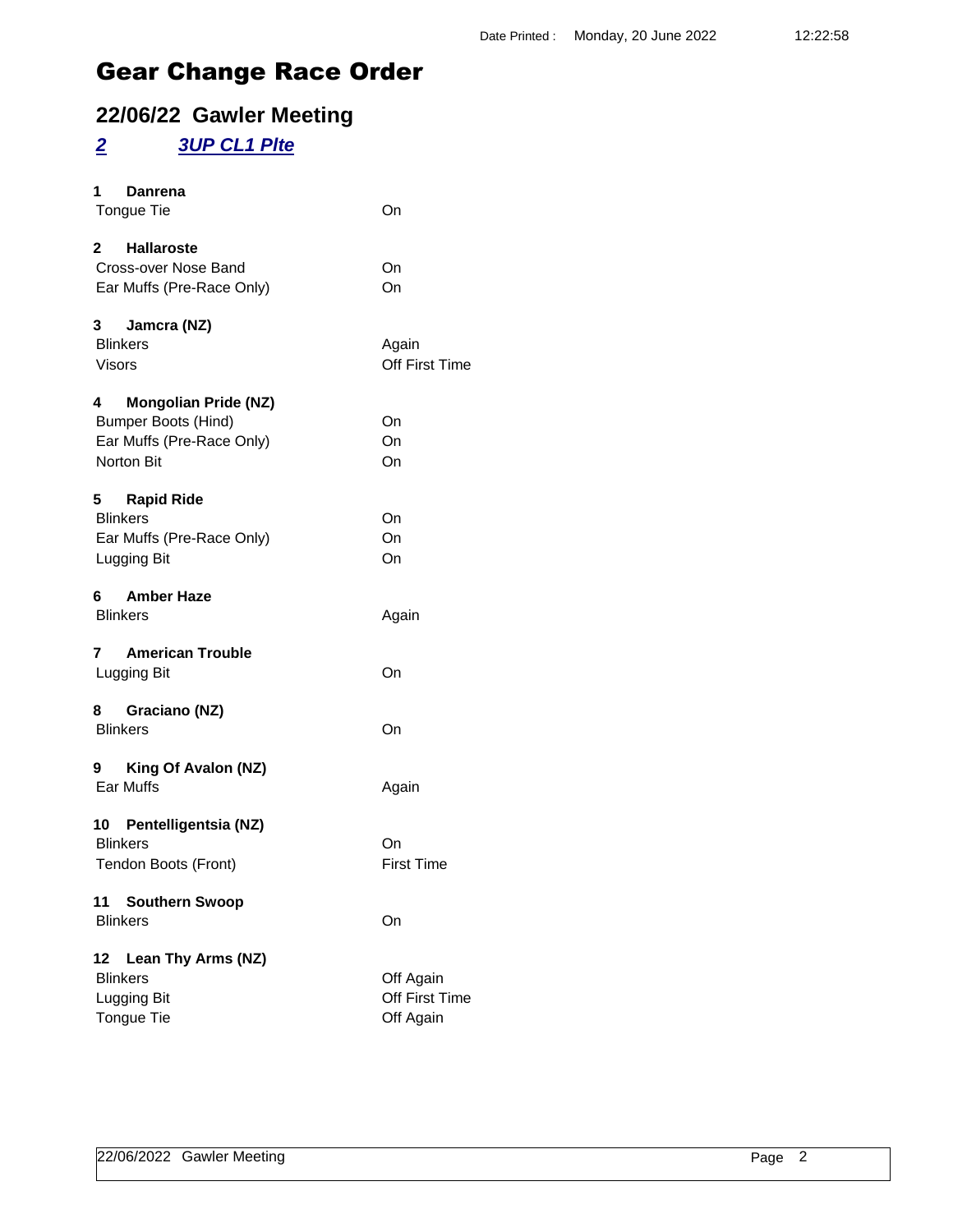### **22/06/22 Gawler Meeting**

#### *3 2UP Maiden Plte*

| 1<br><b>Lucky Blue</b><br><b>Blinkers</b><br>Tongue Tie                                                         | On<br>On                                  |
|-----------------------------------------------------------------------------------------------------------------|-------------------------------------------|
| 2 Seafaring (NZ)<br>Cross-over Nose Band                                                                        | On                                        |
| 3 El Royale<br><b>Blinkers</b>                                                                                  | <b>Off First Time</b>                     |
| 4 Patandmick<br>Winkers                                                                                         | On                                        |
| Lady Of Splendour<br>6.<br><b>Barrier Blanket</b>                                                               | On                                        |
| <b>Nota Single Secret</b><br>7<br>Kyneton Nose Band<br>Lugging Bit<br>Pads (Front)<br>Pads (Hind)<br>Tongue Tie | On<br>On<br>On<br>Off First Time<br>On    |
| <b>Wild Sonnet</b><br>8<br>Ear Muffs (Pre-Race Only)                                                            | <b>First Time</b>                         |
| <b>Barbaline</b><br>9<br>Ear Muffs<br>Nose Roll                                                                 | On<br>On                                  |
| 11 Miss Kermie<br>Tongue Tie                                                                                    | On                                        |
| 13 Magiclane<br>Ear Muffs (Pre-Race Only)                                                                       | On                                        |
| 14 Chuck Nation<br>Ear Muffs<br>Ear Muffs (Pre-Race Only)<br>Lugging Bit                                        | <b>First Time</b><br>Off First Time<br>On |
| 15<br><b>Torratorio</b><br><b>Blinkers</b>                                                                      | On                                        |
| <b>Serbian Prince</b><br>16<br><b>Blinkers</b>                                                                  | On                                        |
| 17<br><b>Succour</b><br>Tongue Tie                                                                              | On                                        |
|                                                                                                                 |                                           |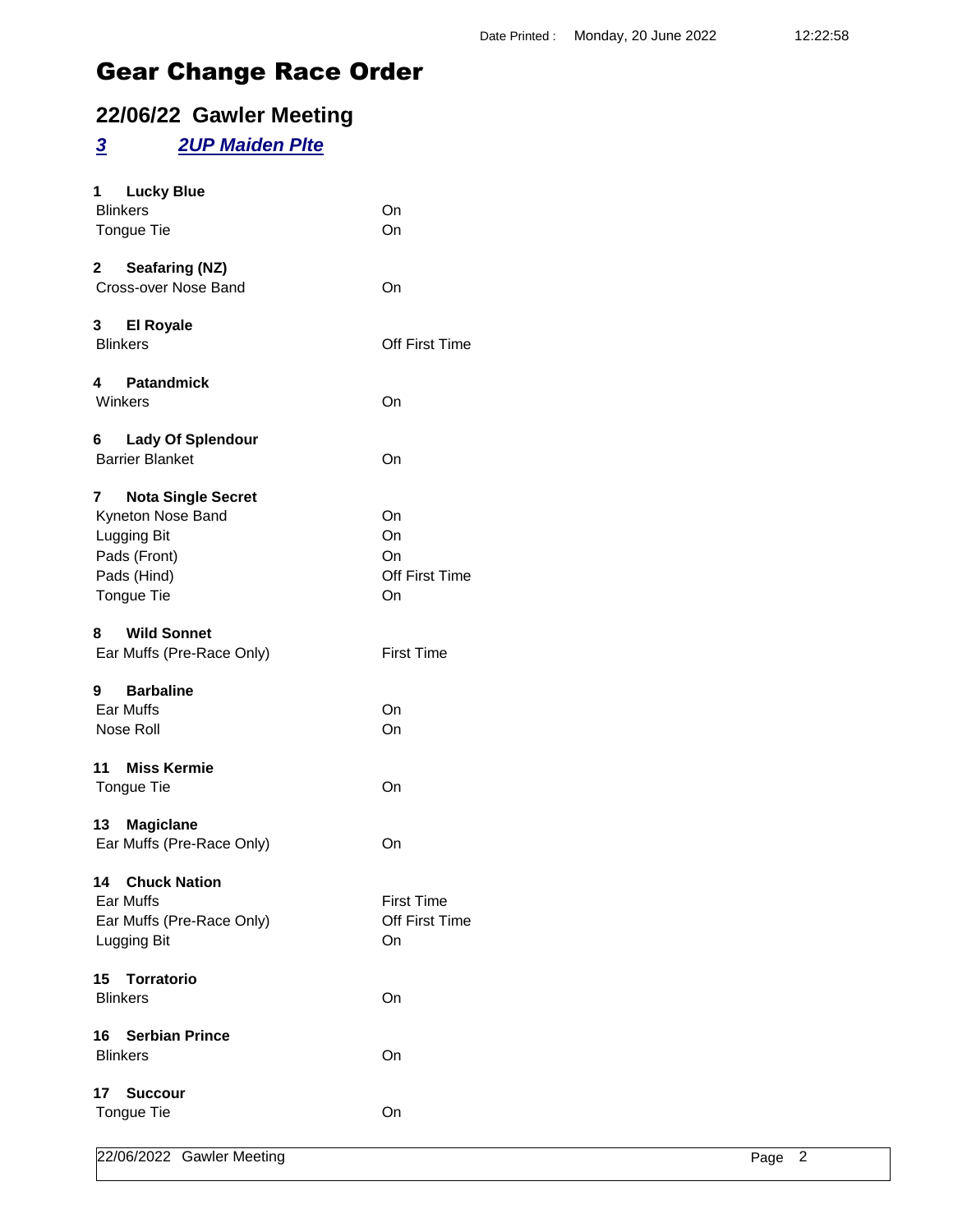### **22/06/22 Gawler Meeting**

#### *4 2UP Maiden Plte*

| <b>Morally Bound</b><br>1.              | Off First Time    |
|-----------------------------------------|-------------------|
| <b>Blinkers</b><br>Cross-over Nose Band | On                |
| Ear Muffs (Pre-Race Only)               | On                |
|                                         |                   |
| 2 Daniel My Brother                     |                   |
| <b>Blinkers</b>                         | <b>First Time</b> |
| 3<br><b>Tupoleu</b>                     |                   |
| Nose Roll                               | On                |
| <b>Tongue Control Bit</b>               | On                |
| 4 Willaston                             |                   |
| Ear Muffs (Pre-Race Only)               | On                |
| 5 Arctic Flora                          |                   |
| Bandages (Hind)                         | On                |
| Lugging Bit                             | On                |
| Nose Roll                               | On                |
| Tongue Tie                              | On                |
| 6 Apache Fox                            |                   |
| Cross-over Nose Band                    | On                |
| Lugging Bit                             | On                |
| 9 Lady De Lune                          |                   |
| Ear Muffs (Pre-Race Only)               | <b>First Time</b> |
| 11 Perlubie Beach                       |                   |
| <b>Blinkers</b>                         | <b>First Time</b> |
| 12 Shiver                               |                   |
| Lugging Bit                             | <b>First Time</b> |
| 13 Camberwood                           |                   |
| Ear Muffs (Pre-Race Only)               | <b>First Time</b> |
| <b>Stallion Chain</b>                   | <b>First Time</b> |
| 14<br><b>Hansom Man</b>                 |                   |
| <b>Blinkers</b>                         | On                |
| Lugging Bit                             | On                |
| 16 Brazen Eagle                         |                   |
| Cross-over Nose Band                    | On                |
| Ear Muffs                               | <b>First Time</b> |
| Tongue Tie                              | On                |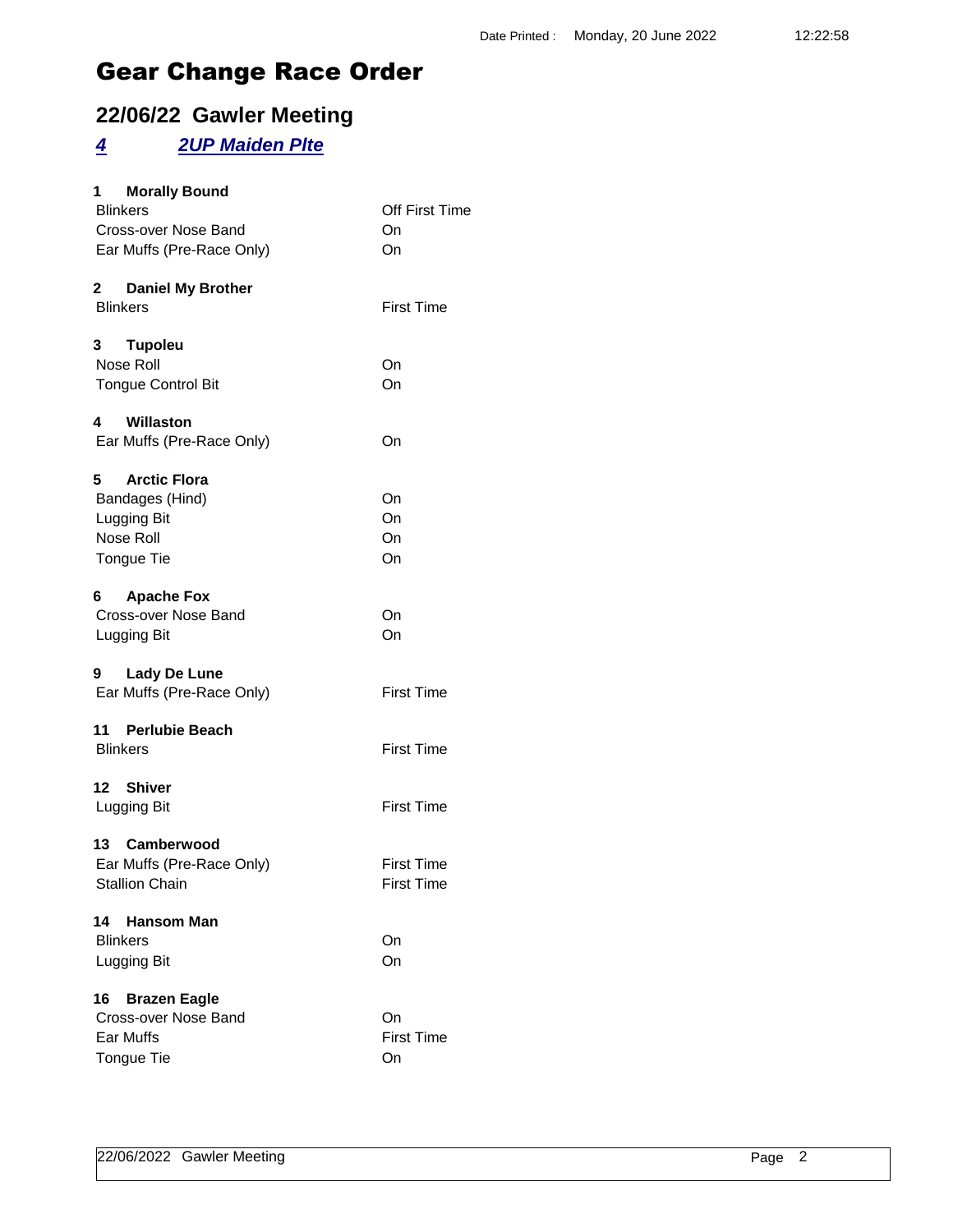### **22/06/22 Gawler Meeting**

#### *5 3YO BM 62 Hcp*

| <b>Prince Jofra</b><br>1.<br>Blinkers (Off Side)                                            | On              |
|---------------------------------------------------------------------------------------------|-----------------|
| <b>Rising Legend</b><br>$2^{\sim}$<br><b>Blinkers</b><br>Cross-over Nose Band<br>Tongue Tie | On<br>On<br>On  |
| 4 Lonrodex<br><b>Blinkers</b>                                                               | On              |
| 5 Dancing Stream<br><b>Blinkers</b>                                                         | On              |
| 7 Chromatica (NZ)<br>Ear Muffs (Pre-Race Only)<br>Nose Roll<br>Tongue Tie                   | On<br>On<br>On  |
| 8 Shez Betty<br><b>Blinkers</b>                                                             | On              |
| 9 Smiling From Above<br><b>Blinkers</b><br>Lugging Bit                                      | On<br>On        |
| 10 Dawnburst<br>Ear Muffs (Pre-Race Only)<br>Lugging Bit                                    | On<br>On        |
| 11 Four Winds<br><b>Blinkers</b><br>Lugging Bit                                             | Off Again<br>On |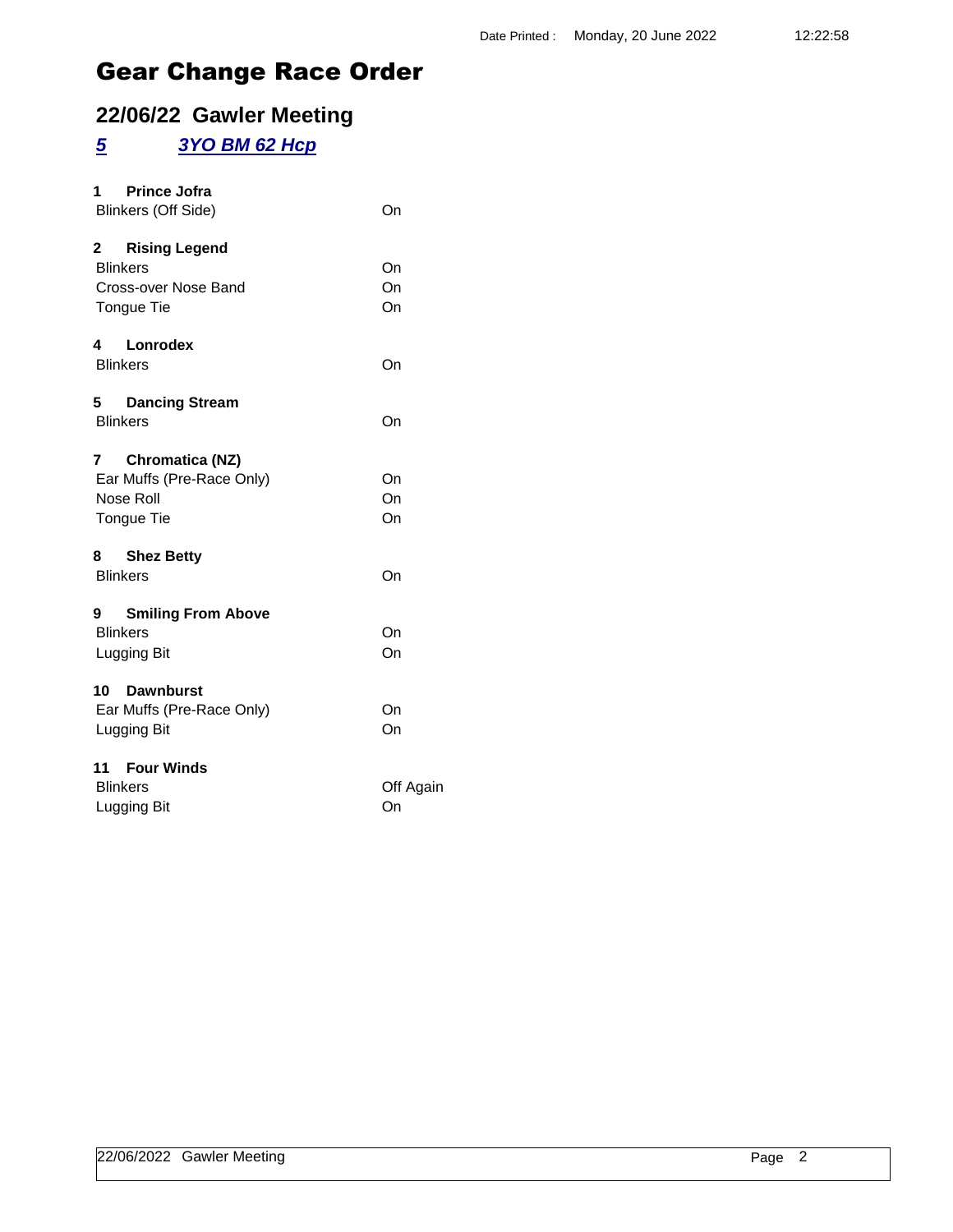### **22/06/22 Gawler Meeting**

### *6 BM 54 Hcp*

| 1                       | <b>Betta Eddie</b><br><b>Blinkers</b> | On                |        |
|-------------------------|---------------------------------------|-------------------|--------|
| $\overline{\mathbf{2}}$ |                                       |                   |        |
|                         | Enzed Beer (NZ)<br>Lugging Bit        | On                |        |
| 3                       | Venusian                              |                   |        |
|                         | Lugging Bit                           | On                |        |
| 4                       | <b>Good Approach</b>                  |                   |        |
|                         | <b>Blinkers</b>                       | On                |        |
|                         | Ear Muffs (Pre-Race Only)             | On                |        |
|                         | Lugging Bit                           | On                |        |
| 5                       | Obelos (GB)                           |                   |        |
|                         | Ear Muffs (Pre-Race Only)             | On                |        |
|                         | Lugging Bit                           | On                |        |
|                         | <b>Nasal Strip</b>                    | Off First Time    |        |
|                         | Tongue Tie                            | On                |        |
| 6                       | <b>Beeokay</b>                        |                   |        |
|                         | <b>Blinkers</b>                       | On                |        |
|                         | Lugging Bit                           | On                |        |
|                         | Tongue Tie                            | On                |        |
| $\overline{7}$          | Zeduki                                |                   |        |
|                         | Ear Muffs (Pre-Race Only)             | On                |        |
| 8                       | Rustydustysunshine                    |                   |        |
|                         | <b>Concussion Plates (Front)</b>      | On                |        |
| 9                       | <b>Cheh Cheh Charlee</b>              |                   |        |
|                         | Norton Bit                            | On                |        |
|                         | Pacifiers                             | On                |        |
|                         | Tongue Tie                            | On                |        |
|                         | 10 See You Later Now                  |                   |        |
|                         | Cross-over Nose Band                  | On                |        |
|                         | Tongue Tie                            | On                |        |
| 11                      | <b>Decisive Heart</b>                 |                   |        |
|                         | Cross-over Nose Band                  | <b>First Time</b> |        |
|                         | Lugging Bit                           | On                |        |
|                         | 12 Celtic Belle                       |                   |        |
|                         | <b>Blinkers</b>                       | On                |        |
|                         | Lugging Bit                           | On                |        |
|                         | 13 Azzuro Bianco                      |                   |        |
|                         | <b>Blinkers</b>                       | On                |        |
|                         | 22/06/2022 Gawler Meeting             |                   | Page 2 |
|                         |                                       |                   |        |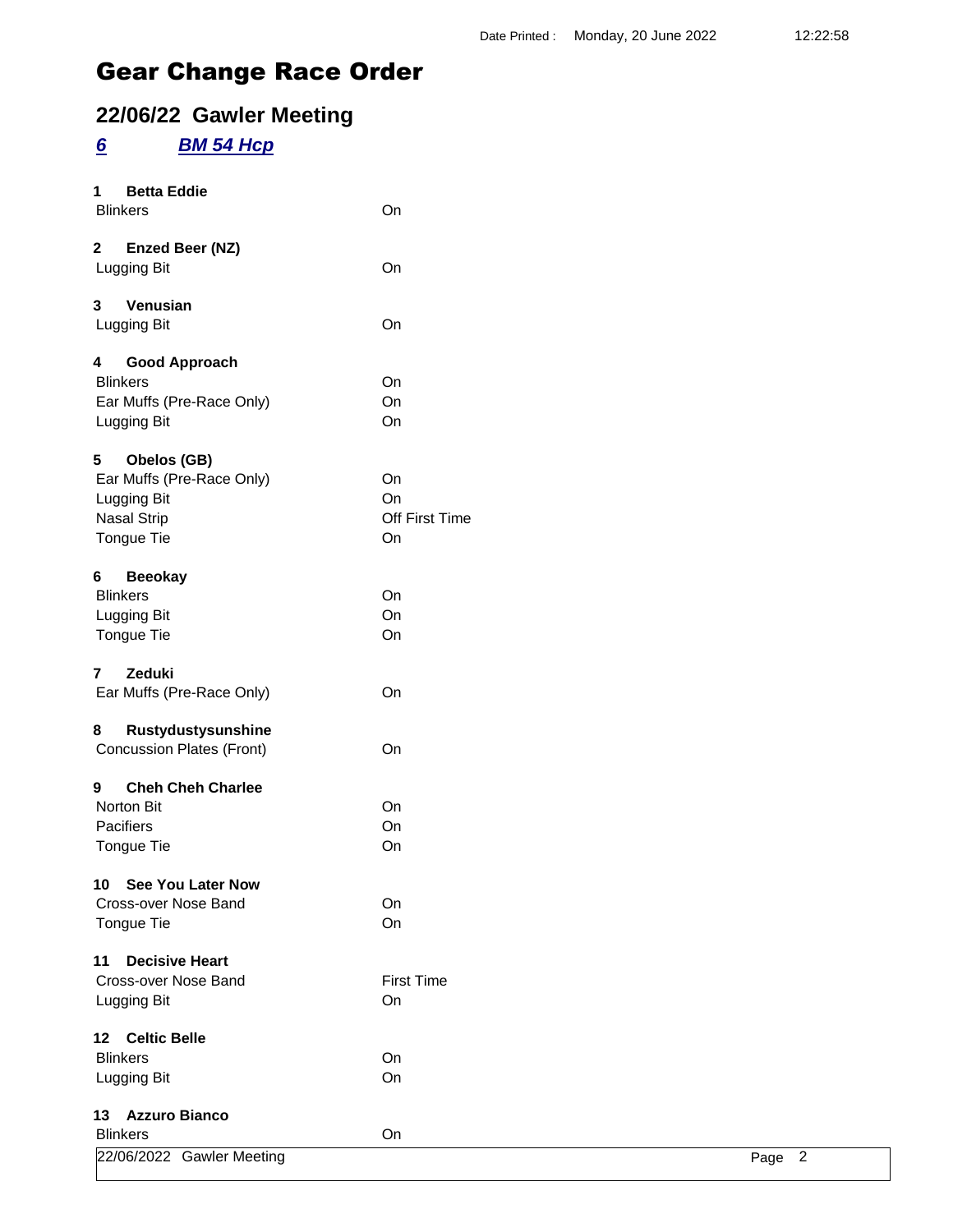### **22/06/22 Gawler Meeting**

| Lugging Bit | On |
|-------------|----|
| Tongue Tie  | On |

#### **14 Scarlet River**

Ear Muffs (Pre-Race Only) **Off First Time** Winkers **On**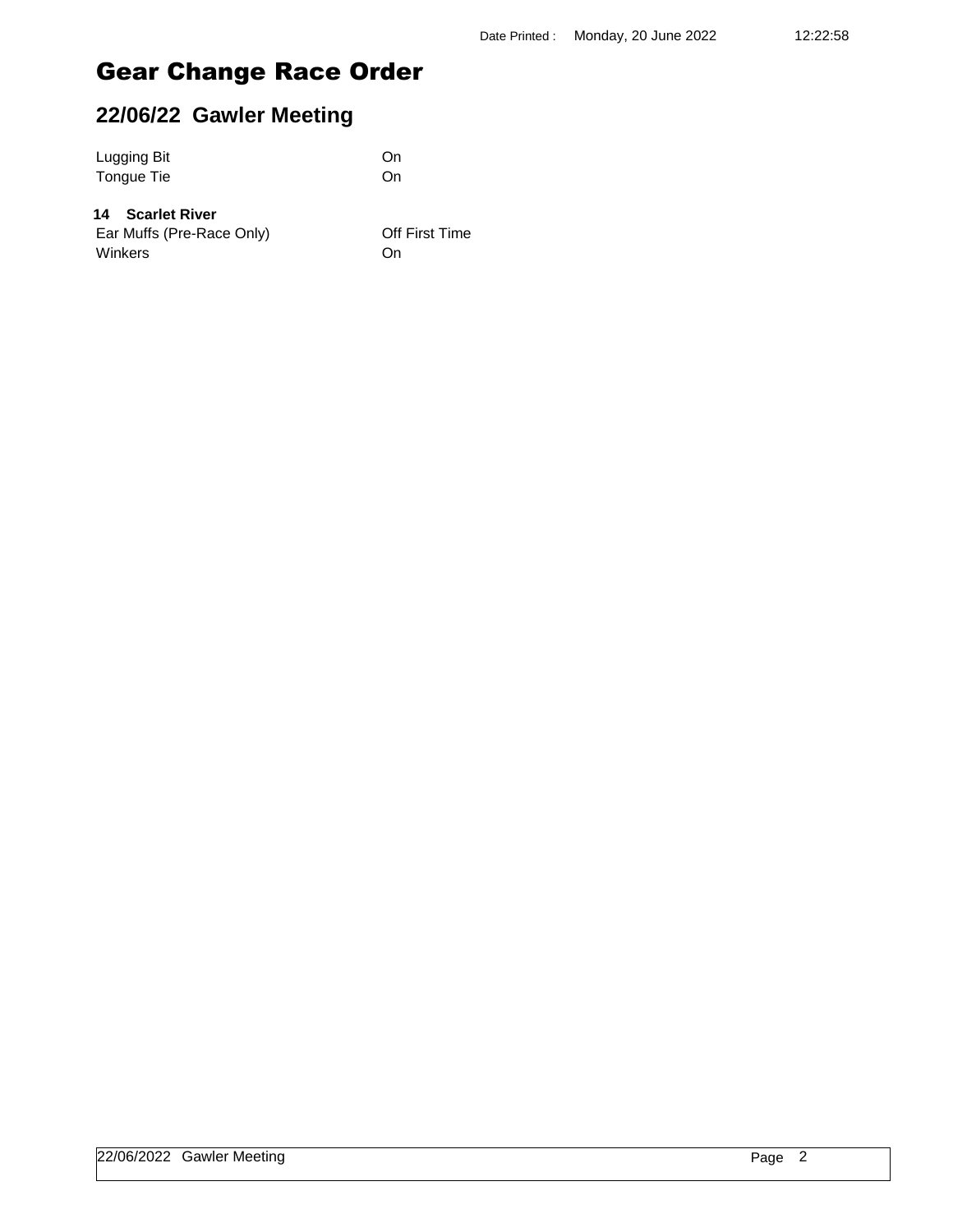### **22/06/22 Gawler Meeting**

#### *7 BM 58 Hcp*

| 1<br><b>Mysticano</b><br><b>Blinkers</b>                                                         | On                                                       |
|--------------------------------------------------------------------------------------------------|----------------------------------------------------------|
| <b>Chevite</b><br>$\mathbf{2}^-$<br>Cross-over Nose Band<br>Lugging Bit<br>Tongue Tie<br>Winkers | On<br>On<br>On<br>On                                     |
| 3<br>Kong<br>Ear Muffs (Pre-Race Only)<br>Winkers                                                | On<br>On                                                 |
| <b>Texan Windstorm</b><br>4<br>Lugging Bit<br><b>Visors</b>                                      | On<br>On                                                 |
| 5<br>Deevine<br>Ear Muffs (Pre-Race Only)<br>Winker (Near Side)                                  | On<br>On                                                 |
| 6<br><b>Magic Phantom</b><br><b>Blinkers</b>                                                     | On                                                       |
| $\overline{7}$<br><b>Ashady Past</b><br><b>Barrier Blanket</b><br>Lugging Bit<br>Winkers         | On<br>On<br>On                                           |
| 8<br><b>Zarace</b><br>Bar Plates (Front)<br>Cross-over Nose Band<br>Lugging Bit<br>Tongue Tie    | On<br>On<br>On<br>On                                     |
| 9<br><b>Gogolf Guru</b><br>Winkers                                                               | Off First Time                                           |
| <b>Magic Delta</b><br>11<br><b>Blinkers</b><br>Lugging Bit<br>Tongue Tie                         | <b>First Time</b><br><b>First Time</b><br>Off First Time |
| <b>Tough Lassie</b><br>12.<br><b>Blinkers</b><br><b>Tongue Tie</b>                               | On<br>On                                                 |
| <b>Liberty Blue</b><br>13<br><b>Bubble Cheeker (Off Side)</b><br>Ear Muffs (Pre-Race Only)       | On<br>On                                                 |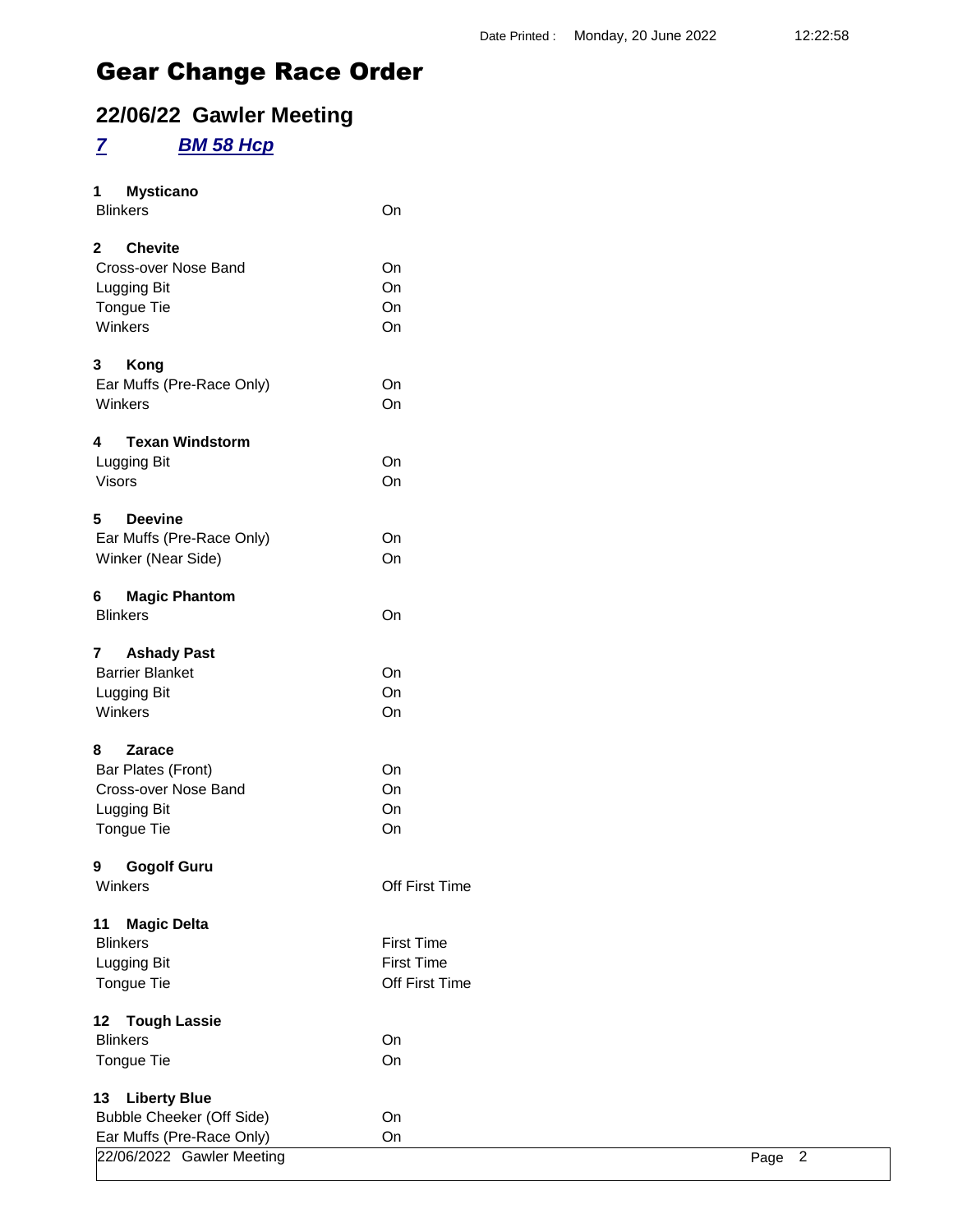## **22/06/22 Gawler Meeting**

| 14 Morphett Road |    |
|------------------|----|
| <b>Blinkers</b>  | On |
| Lugging Bit      | On |
| Tongue Tie       | On |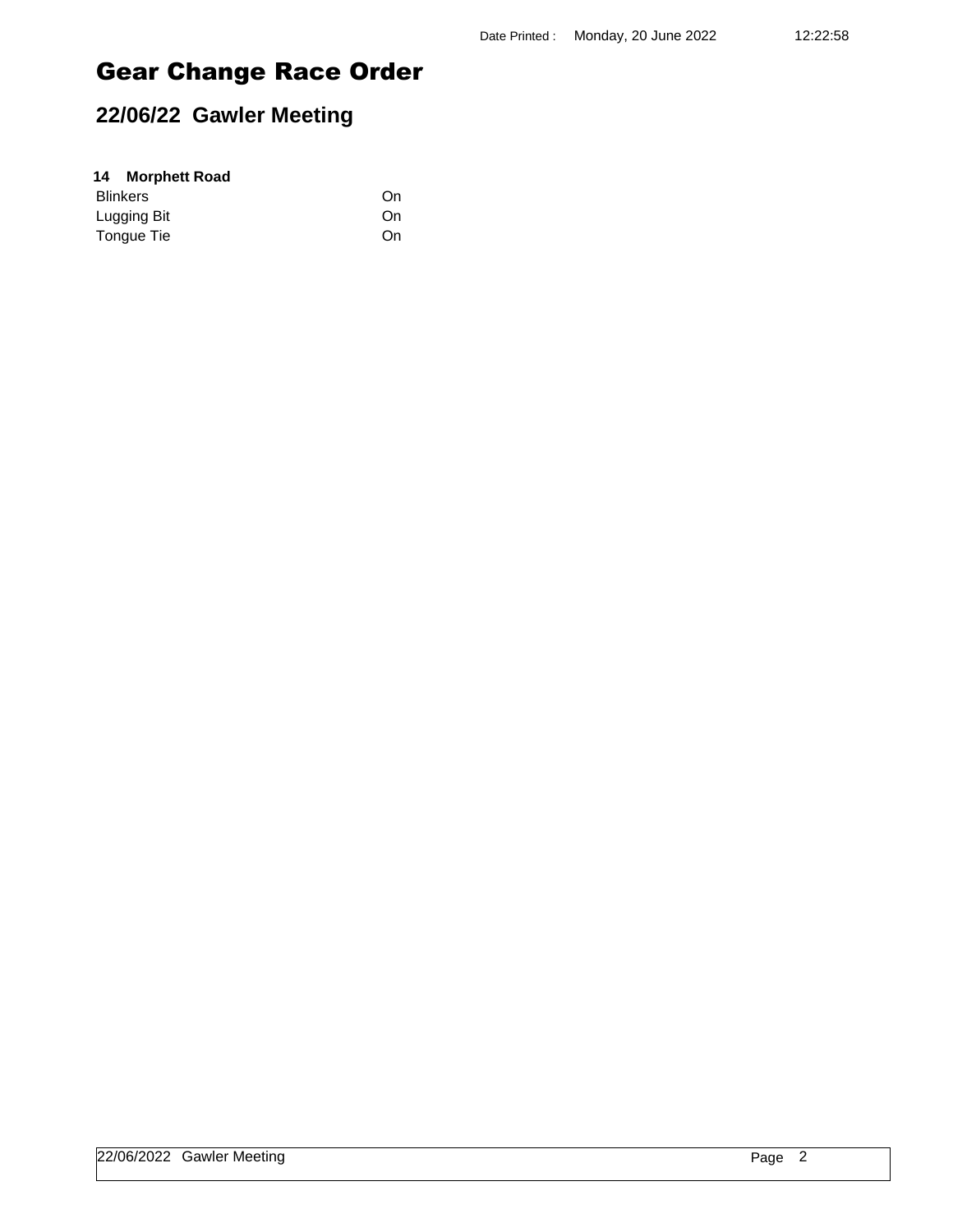### **22/06/22 Gawler Meeting**

### *8 4UP BM 54 Hcp*

| <b>Jack's A Cracker</b><br>1           |       |                        |
|----------------------------------------|-------|------------------------|
| <b>Blinkers</b>                        | On    |                        |
| $2^{\circ}$<br>Run On (NZ)             |       |                        |
| <b>Blinkers</b>                        | On    |                        |
| Lugging Bit                            | On    |                        |
| $\mathbf{3}$<br>Zoustorm               |       |                        |
| Nose Roll                              | On    |                        |
| Tongue Tie                             | On    |                        |
| Winkers                                | On    |                        |
| 4 Em Bryan                             |       |                        |
| Winkers                                | On    |                        |
| 5<br><b>Ready Fora Moet</b>            |       |                        |
| <b>Blinkers</b>                        | On    |                        |
| Tongue Tie                             | On    |                        |
| <b>Applied</b><br>6                    |       |                        |
| <b>Blinkers</b>                        | On    |                        |
| Lugging Bit                            | On    |                        |
| Tongue Tie                             | On    |                        |
| <b>Moss the Boss</b><br>$\overline{7}$ |       |                        |
| <b>Blinkers</b>                        | On    |                        |
| Lugging Bit                            | On    |                        |
| Sawtell (NZ)<br>8                      |       |                        |
| <b>Blinkers</b>                        | On    |                        |
| Cross-over Nose Band                   | On    |                        |
| Lugging Bit                            | On    |                        |
| Tongue Tie                             | On    |                        |
| Dr Copper<br>9                         |       |                        |
| <b>Tail Chain</b>                      | On    |                        |
| Gravity<br>10                          |       |                        |
| Ear Muffs (Pre-Race Only)              | On    |                        |
| Norton Bit                             | On    |                        |
| Winkers                                | Again |                        |
| <b>Tiza</b><br>11                      |       |                        |
| <b>Blinkers (Near Side)</b>            | On    |                        |
| Ear Muffs (Pre-Race Only)              | On    |                        |
| Lugging Bit                            | On    |                        |
| <b>Scallop</b><br>12 <sub>2</sub>      |       |                        |
| <b>Blinkers</b>                        | On    |                        |
| Tongue Tie                             | On    |                        |
| 22/06/2022 Gawler Meeting              |       | $\overline{2}$<br>Page |